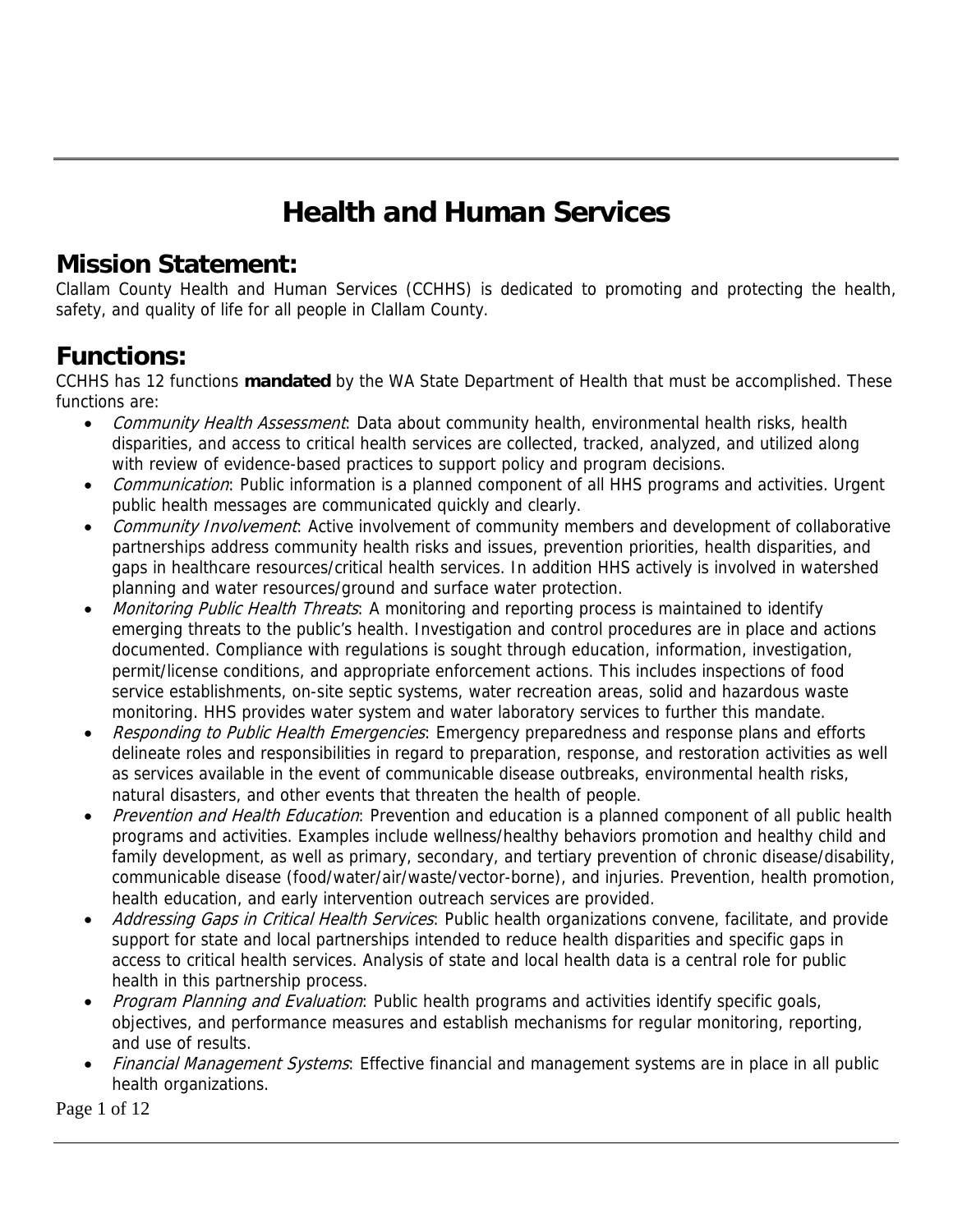- Human Resources Systems: Human resource systems and services support the public health workforce.
- Information Systems: Information systems support the public health mission and staff by providing infrastructure for data collection, analysis, and rapid communication.
- Leadership and Governance: Leadership and governance bodies set organizational policies and direction and assure accountability.

Although not mandated by Washington Department of Health, CCHHS performs other functions for the residents of Clallam County. These functions include:

- Clearinghouse for state funds: Funds to support services to persons with developmental disabilities provided by the state are tracked by HHS. Funds for the provision of substance abuse prevention, substance abuse treatment, and addressing homelessness are under HHS's purview. This allows HHS to be involved in the development of new agencies and services for these designated populations.
- Staff support to committees and task forces: HHS provides administrative support to Board of Health, Public Health Advisory Committee, Developmental Disabilities Advisory Committee, Chemical Dependency/Behavioral Health Task Force, and others as designated by our mission.
- Issue requests for programs and monitoring of services: Many of our Human Service programs require RFP's that are written, advertised, and recommendations made by staff. In addition, after award these programs must be monitored by staff to assure compliance. This is a time intensive function.
- Achieve Full Integration, Inclusion, Equality and Acceptance of Individuals with Developmental Disabilities. These functions lead to people with developmental disabilities productively participating in community life through employment, education and self-determination.

### **Long Term Goals:**

Long term goals for CCHHS are as follows:

- 1) Monitor and evaluate all department programs through the use of established performance measures to document their effectiveness. This includes evaluating resource utilization in all non-mandatory and mandatory programs.
- 2) Evaluate capacity of all sections and build additional capacity within sections and department. This includes cross training, knowledge of activities within each section, and development of future supervisors.
- 3) Assure essential health and human services are available to the community whether through HHS or community partners.
- 4) Participate in community collaborative efforts to access critical health and human services.
- 5) Evaluate CCHHS's capacity to assess community health and human service needs, available community services to meet those needs, and gaps between needs and services.
- 6) Develop social marketing plan to communicate the role of public health and human services in maintaining personal and community health to a broad community audience to include the increase of public understanding of the mission and role of CCHHS.
- 7) Emphasize efficient use of resources to achieve the goals of the department. Resources include welltrained staff, optimal use of work space and information technology.
- 8) Work to have all shellfish harvest areas in the County designated as "Approved" by Department of Health.

Page 2 of 12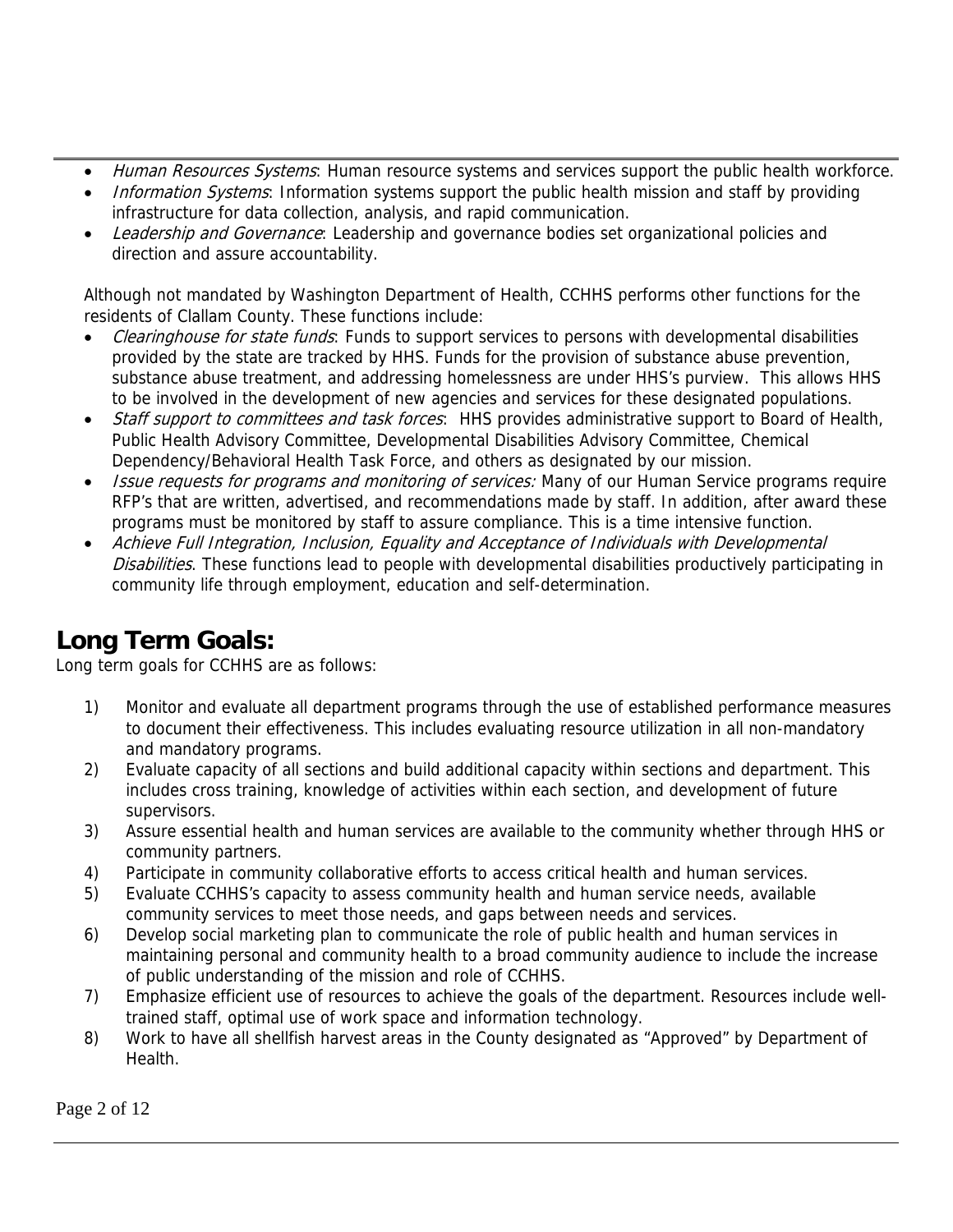- 9) Continue to coordinate land-development actions with the Department of Community Development (DCD).
- 10) Assure every eligible participant with developmental disabilities has access to employment and the supports they need to be successful.

### **Short Term Goals:**

- 1) Develop a system of performance based evaluation for all sections/programs within CCHHS. This includes placing true costs in section incurred.
- 2) Work with community coalitions and networks to improve access to health care and human services (medical, dental, mental health, substance abuse, home/residential care) for the citizens of Clallam County.
- 3) Continue to work closely with Regional 2 Public Health Emergency Preparedness and Response to improve CCHHS's capacity to respond to public health emergencies and potential bioterrorist threats.
- 4) Practice Health Alert protocols, table top exercises, and other emergency response exercises that engage community health care providers and emergency responders.
- 5) Encourage utilization of individual training plans and direct resources to have a well trained work force.
- 6) Update CCHHS's assessment data through a contract with Kitsap Health District for services.
- 7) Optimize public relation efforts to increase awareness of key CCHHS messages.
- 8) Work closely with advisory boards to assure customer/community input and recognition of community needs.
- 9) Evaluate funding streams and pursue stability of funding for all sections in department.
- 10) Continue working with advisory boards, committees and workgroups to assure customer/community input and recognition of community needs.
- 11) Evaluate funding streams and pursue stability of funding for all sections in department.
- 12) Provide support to the Board of County Commissioners and the Department of Community Development (DCD) in Ecology's Instream Flow Rule making process.
- 13) Finalize of Clallam County's on-site septic system management plan.
- 14) Support the improvement and maintenance of all current employment vendors.
- 15) Complete Vendor Forum Process in regards to implementation of the Working Age Adult Policy.
- 16) Continue providing education and training opportunities for self-advocates families, and service providers.
- 17) Complete the dispersal of County Millage Funds for 2009 through an RFP process.
- 18) Implementation of 2007-2011 Developmental Disability Advisory Council Community Plan goals.

### **Accomplishments in 2008:**

- Conducted Point of Distribution Clinic during Dungeness Valley Health Fair and provided 200 tetanus shots to the community.
- Continued training our two epidemiology teams that will respond to emergency situations related to health issues.
- Participated in the CARE Partnership, a local coalition seeking to improve health care for the rural elder population. Director served on core leadership group and as chair.

Page 3 of 12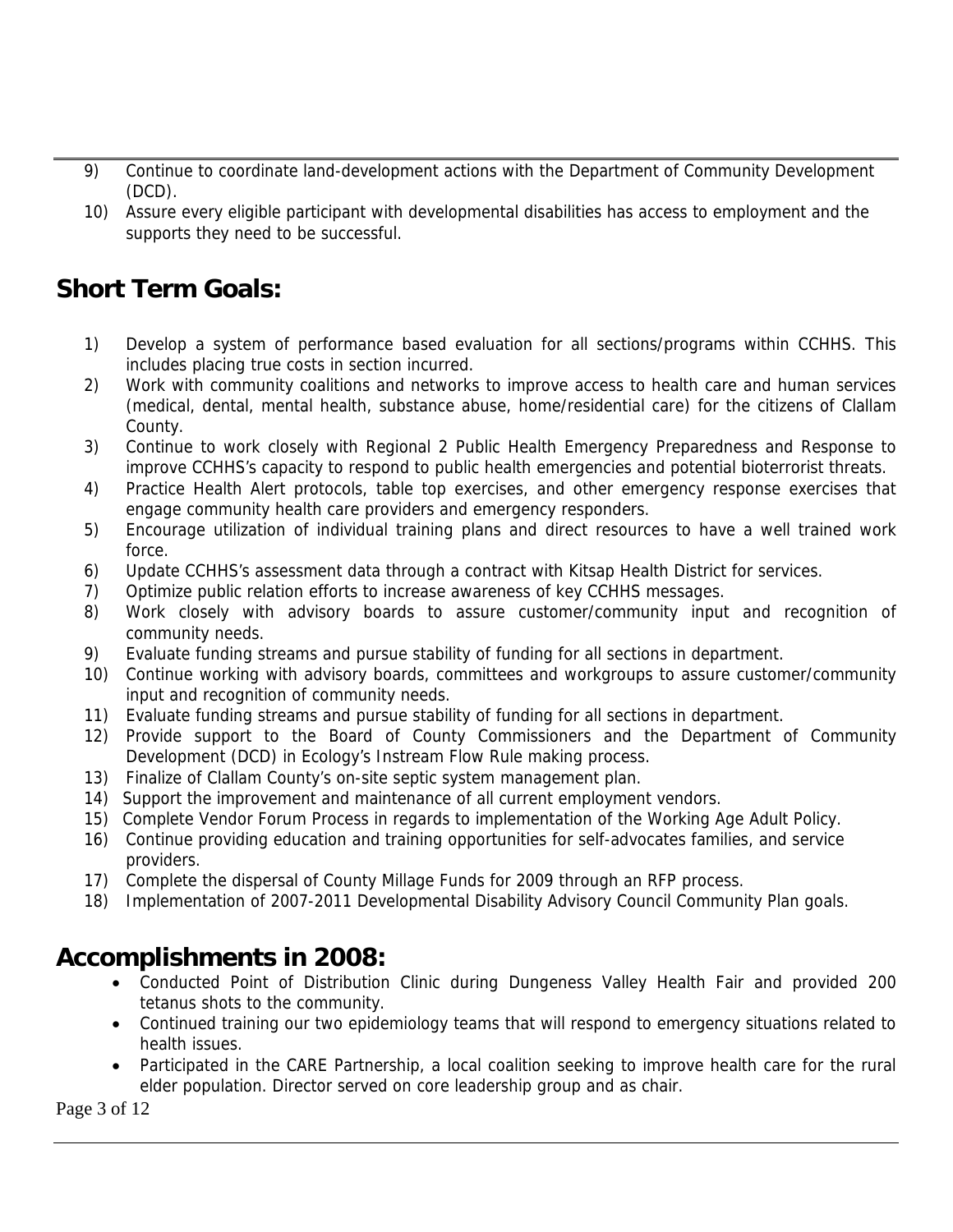- Participated in the Chemical Dependency/Mental Health Policy Task group issuing requests for proposals, awarding 9 contracts for over \$600,000. Staff of HHS provided support at all points within the process.
- Held bi-monthly meetings with Olympic Home Health, jail personnel, and departmental staff to assist in transfer of Jail Medical program to Sheriff's Department.
- Coordinated the Local Government Initiative Funds process with the United Way for the awarding of \$61,060 worth of grants to nine providers. Priorities were prevention of violence and suicide in adults and youth, basic needs, and child care.
- Continued participation in the United Way initiative of Access to Health Care.
- Increased caseload for the WIC program by 85 (7%) to serve move low income families in Clallam County.
- Implemented updated fee schedule for department.
- Instituted the Expedited Partner Therapy Program to reduce the rate of STD's in Clallam County.
- Participated in Medicaid match reimbursement program for Health Section that has potential of increasing revenues by \$100,000.
- Conducted a facilitated team building exercise for the Health Section.
- Signed memorandum of understanding with Peninsula College for use of their facility in the event of a pandemic in the county.
- Signed a memorandum of understanding with Peninsula College for the placement of nursing students.
- Under contract added Jefferson County clients to our caseload of HIV positive clients receiving case management.
- Began working with Department of Health on providing Hepatitis vaccinations and Hepatitis C testing to high risk individuals in the county.
- Received funds for Communicable Disease and Immunizations from state legislators through the 5930 legislation and **added** a full time nurse and half time administrative assistant to Health Section staff.
- Upgraded two EH positions to better reflect level of work done.
- Environmental Health Section continued to provide information and engage the community on public health issues by participating in numerous advisory boards and work groups including Board of Health, Public Health Advisory Committee, Clean Water Work Group, On-site Septic System Management Work Group, WRIA 18 Instream Flow Rule Executive Committee and Working Group, Puget Sound Partnership Action Area Work Group, Build Green Committee, Aquifer Storage and Recovery Technical Advisory Group, and Dungeness River Management Team.
- Participated in training volunteer environmental monitoring groups such as Streamkeepers and the BEACH program.
- Continued working in partnership with Ecology, Jamestown S'Klallam Tribe, Steamkeepers, Surfriders, the Clallam Marine Resource Committee, and volunteers to monitor the water quality of Clallam County's marine and fresh surface waters and ground water.
- EH utilized an open public process to develop an updated on-site septic system ordinance. The OASS ordinance was adopted by the Board of Health.
- Continued to implement the recommendations of the Water Resource Inventory Area 18 watershed plan, adopted 2005. EH is studying the feasibility of aquifer recharge as a water management tool in the Dungeness Valley including coordination with generators of reclaimed water.

Page 4 of 12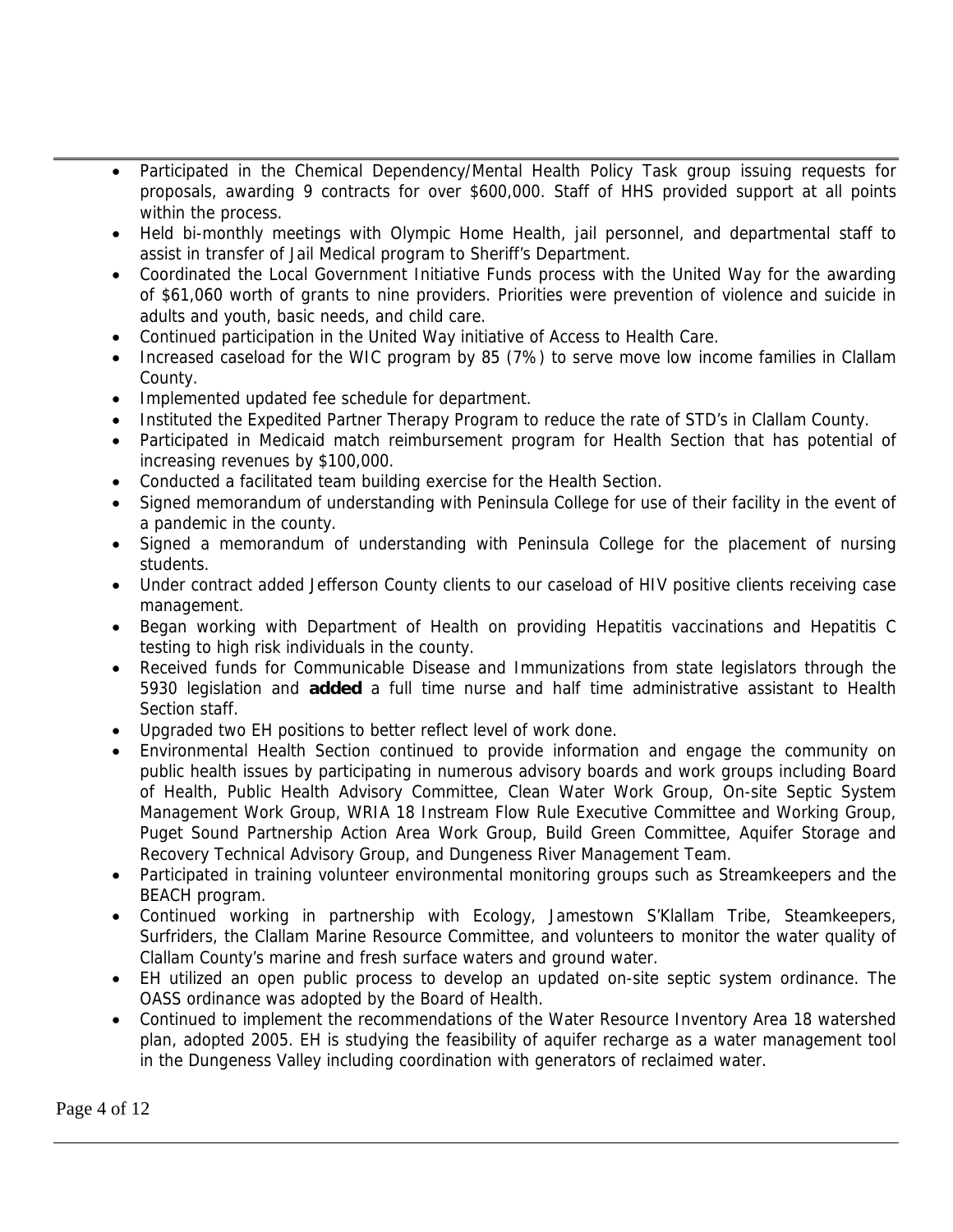- Work on the Septic of Concern project continued with visits to more than 20 homeowners. Identified and repaired 7 failing systems in the Dungeness Bay area. Enhanced the Permit Plan database by locating and entering 1500 hard-copy on-site permits and as built drawings.
- EH section conducted 12 Septics 101 classes with 300 participants; 60 Food Service Training sessions with 2000 participants; and training workshops for on-site industry professionals with 55 attending.
- All sections of the department continued integrating knowledge and practice by participating in emergency response trainings.
- EH Section sponsored six homeowner Do-It-Yourself septic inspection training workshops with 120 participants approved to do their own septic system inspections. As a result, EH section was awarded a Centennial Grant by the Department of Ecology to establish a pilot DIY homeowner septic inspection program. The grant contract will be executed in January 2009.
- Human Services Section supported and participated in Prevention Works! Community Coalition focused on the prevention of substance abuse, child abuse, and neglect and violence. Participated and supported the Port Angeles Healthy Youth Coalition (state incentive grant/Communities that Care project) that refined the organizational structure, held a Town Hall meeting on Underage Drinking, administered a random sample community survey on underage alcohol use, and distributed a parent newsletter in Port Angeles. Participated and supported the Clallam County Community Network focused on prevention of child abuse and neglect and substance abuse. Participated in and supported the Meth Action Team.
- Received a Federal Drug Free Communities Grant for \$100,000 for the eighth year of ten.
- HS Section sponsored or co-sponsored trainings related to substance abuse prevention and chemical dependency treatment for 700 participants (increase of 17% over previous year). Fifteen different topics were included.
- Worked with 13 chemical dependency treatment agencies in the county.
- HS Section assisted with three grants to end homelessness in Clallam County of over \$1.4 million.
- Expanded Chemical Dependency Treatment services with new treatment expansion funding. Clallam County exceeded its goals for youth and adults treatment.
- Developmental Disability Section sponsored Transition Fairs 2008 with accompanying Resource Booklet
- Conducted developmental disability Vendor forum process in regards to implementation of the Working Age Adult Policy.
- Sponsored 10 education and training opportunities for service providers and three opportunities for families and self-advocates.
- Staffed four sub-committees of the Clallam County Developmental Disabilities Advisory Committee Housing Liaison, Transportation Liaison, Public Speaking, and Nominations Committee. Provided administrative support to the Clallam County Developmental Disabilities Advisory Committee.
- Developed Community Capacity Building 2008 RFP for County Millage Funds. Supported review committee and negotiated provider contracts for services.
- Completed new contracts for 2007-2009 biennium with seven agencies.
- Maintained and constantly updated budget tracking system for 93 individuals whose services are funded through Federal Medicaid Waivers. This was an increase of 9%.
- Continued involvement with Task Force on Emergency Preparations for People with Developmental Disabilities in collaboration with Emergency Management, law enforcement, and other social service agencies.

Page 5 of 12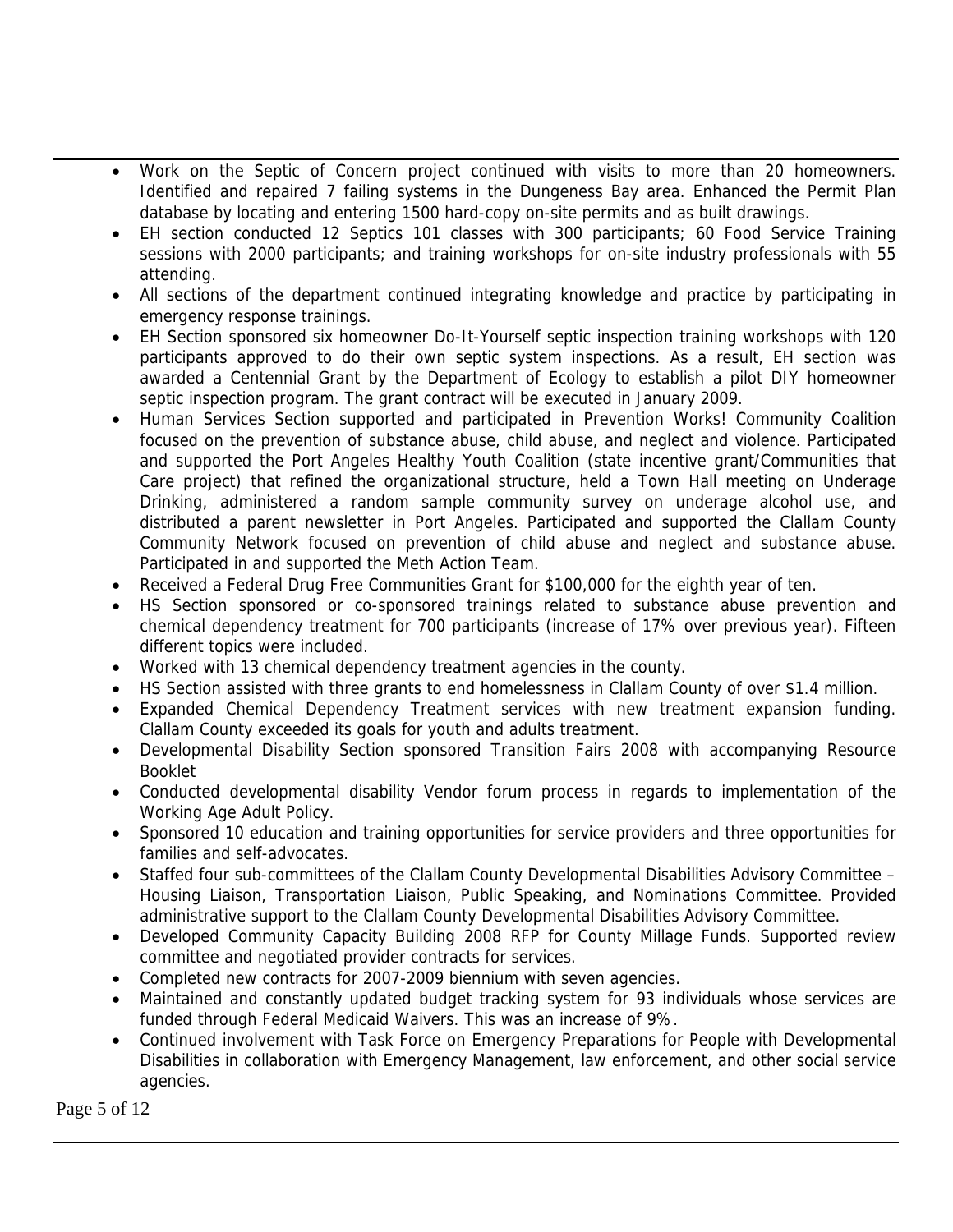- DD Section negotiated contract with Sequim School District for Transition Services.
- Negotiated Memo of Understanding with Olympic Medical Center and Morningside for Project Search Services. First employee placed at OMC.
- Tobacco program trained six home-visiting staff members to conduct Brief Tobacco Interventions with pregnant and parenting women and their families.
- Promoted the Washington State Quit Line through ongoing advertisements in the Peninsula Daily News, distributed Quitline cards and brochures to the hospital, local health care providers, and Peninsula College.
- Educated the community about the dangers of tobacco use and second hand smoke at three community fairs, and provided resources for an additional three fairs.
- Met with Employee Educators of the Olympic Medical Center three times to offer assistance and resources in their transition to a smoke-free campus.
- Conducted 68 tobacco retailer compliance checks with an overall success rate of 88%. Distributed four press releases about youth access to county-wide media sources.
- Gave presentations about the Tobacco Prevention and Control program to numerous venues.
- Had on-going discussions about enforcement of I-901 infractions with department and Port Angeles Chief of Police.
- Updated the Tobacco Cessation Resources brochure and distributed it countywide. Updated the system to take complaints and respond appropriately to violations of I-901.
- Conducted Retailer Education Classes for Tobacco Retailers in Port Angeles and Forks.
- Collaborated with OESD to ensure that tobacco awareness resources and cessation groups were in place in all county school districts.

|                                                     | 2006 Actual | 2007 Actual | 6/30/08 Actual | 2009 Goals |
|-----------------------------------------------------|-------------|-------------|----------------|------------|
|                                                     |             |             |                |            |
| Maternity Support Services (MSS) - Number of        | 56          | 55          | 18             | 40         |
| unique clients who received services                |             |             |                |            |
| MSS- Number of client visits                        | 225         | 160         | 44             | 100        |
| Infant Case Management (ICM) - Number of            | 25          | 30          | 14             | 30         |
| unique clients who received services                |             |             |                |            |
| ICM- Number of client visits                        | 91          | 54          | 26             | 55         |
| Number of visits/contacts to newborn, high-         | 55          | 58          |                | 50         |
| Risk infants                                        |             |             |                |            |
| Number of visits/contacts with children 1-22        | 55          | 51          | 0              | 50         |
| WIC- Number of individual clients enrolled          | 1,950       | 2,408       | 1935           | 2,500      |
| WIC- Number of client visits                        | 16,106      | 14,762      | 7473           | 15,000     |
| Infant/Toddler Day Care- Number of nurse on-site    | 52          | 59          | 5              | 50         |
| visits to licensed childcare facilities             |             |             |                |            |
| Infant/Toddler Day Care- Number of nurse phone      | 89          | 79          | 22             | 75         |
| consultations with licensed childcare facilities    |             |             |                |            |
| Infant/Toddler Day Care - Trainings given by Public | 16/221      | 5/66        | 6/60           | $5/60$     |
| Health Nurse for providers                          |             |             |                |            |
| #trainings/#participants                            |             |             |                |            |

### **Workload Indicators:**

Page 6 of 12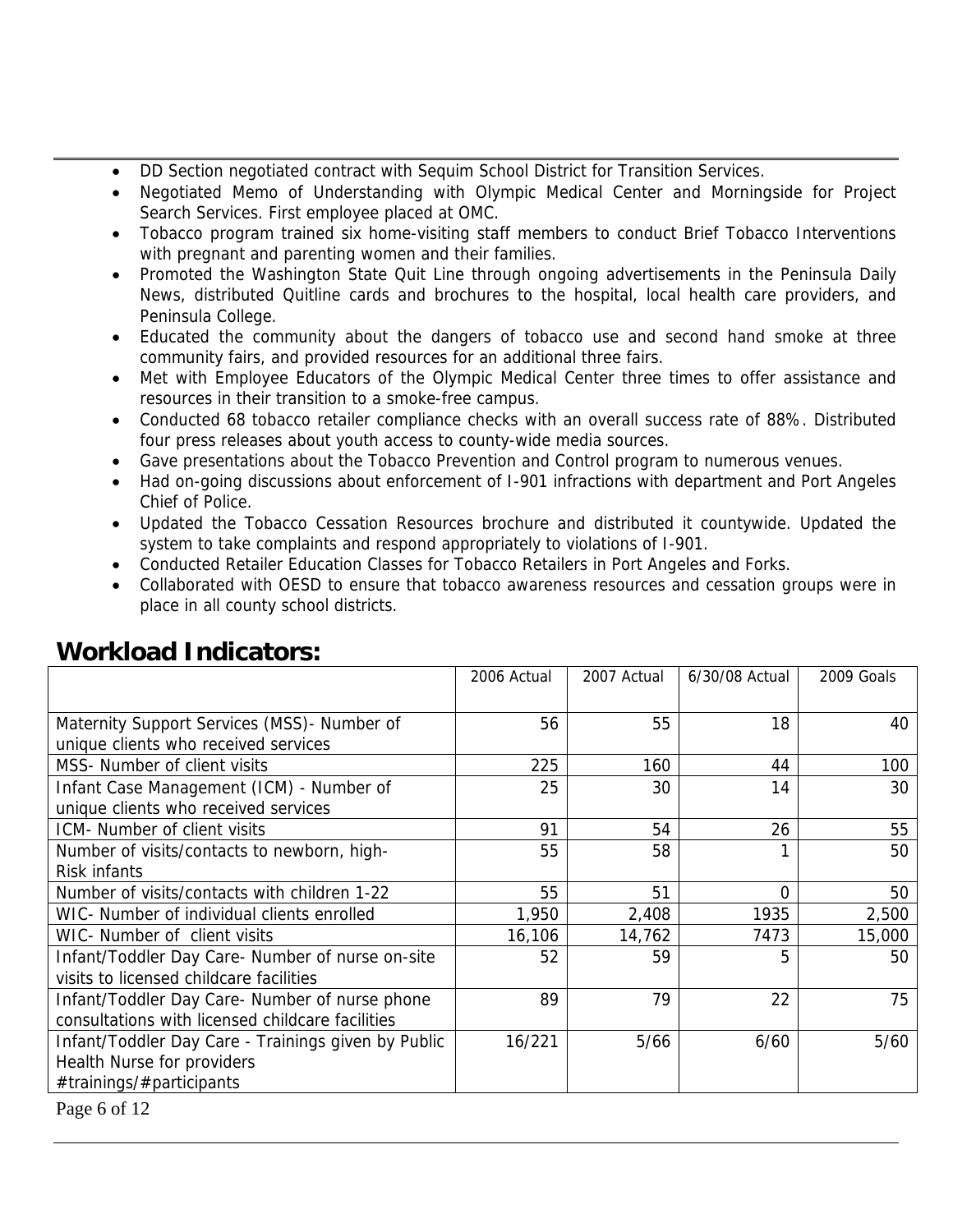| Children with Special Health Care Needs (CSHCN)<br>Program- Number of children enrolled                                          | 74             | 93             | 55             | 75         |
|----------------------------------------------------------------------------------------------------------------------------------|----------------|----------------|----------------|------------|
| CSHCN - Number of contacts/visits                                                                                                | 237            | 293            | 155            | 250        |
| HIV- Number of HIV tests and counseling given                                                                                    | 63             | 58             | 30             | 60         |
| HIV- Syringe Exchange- Number of Syringes                                                                                        | 48,496         | 38,723         | 18,453         | 40,000     |
| Exchanged                                                                                                                        |                |                |                |            |
| Communicable Disease- Number of Confirmed<br>Reportables                                                                         | 22             | 35             | 14             | 35         |
| Hepatitis C- Number of Hepatitis C Reports &<br>Investigations                                                                   | 99             | 141            | 106            | 175        |
| Immunizations- Total number given                                                                                                | 3,043          | 4,351          | 1,810          | 4,000      |
| STD- Number of Sexually Transmitted Disease<br>cases reported                                                                    | 186            | 152            | 92             | 175        |
| Tuberculosis (TB)- Number of active cases                                                                                        | $\overline{2}$ | $\overline{2}$ | 1              | 1          |
| Certified Birth Certificates- number of certificates<br>produced                                                                 | 1,856          | 2,011          | 1,195          | 2,100      |
| Certified Death Certificates- number of certificates<br>produced                                                                 | 4,255          | 4,853          | 2,214          | 4,500      |
| Developmental Disabilities (DDD)- Number of<br>adults served through State funding                                               | 105            | 95             | 77             | 85         |
| Drug/Alcohol Treatment (DASA) - Number of clients<br>receiving substance abuse treatment services with<br>state contract funding | 1,072          | 1,270          | 611            | 1,300      |
| Tobacco- Number of tobacco related presentations<br>given                                                                        | 8              | 4              | 4              | 10         |
| Tobacco- Total number of participants attending<br>tobacco presentations                                                         | 40             | 60             | 60             | 125        |
| <b>On-site Permits</b>                                                                                                           | 449            | 378            | 177            | 360        |
| <b>Site Registrations</b>                                                                                                        | 667            | 486            | 227            | 460        |
| On-site Complaints Investigated                                                                                                  | 89             | 69             | 22             | 50         |
| Septic of Concern Site Visits - Door to Door                                                                                     | 102            | 87             | 10             | 50         |
| Repairs of Septics of Concern                                                                                                    | $\overline{7}$ | 9              | 7              | 10         |
| "Septics 101" Classes/Attendance                                                                                                 | 12/290         | 12/336         | 6/142          | 12/340     |
| Other Professional Trainings Offered                                                                                             | 3              | 5              | 1              | 2          |
| On-Site Septic System Plan Meetings                                                                                              | 3              | 10             | $\overline{2}$ | 4          |
| Water Availability Requests Processed                                                                                            | 474            | 348            | 164            | 330        |
| Water Samples Processed (bact)                                                                                                   | 2194           | 2007           | 830            | 1660       |
| Water Samples Processed (nitrate)                                                                                                | 230            | 254            | 55             | 110        |
| Water Samples Processed (fecal)                                                                                                  | 763            | 823            | 561            | 1000       |
| <b>Water Sanitary Surveys</b>                                                                                                    | 33(B)/12(A)    | 5(B)/12(A)     | 5(B)/6(A)      | 5(B)/12(A) |
| Well Site Inspection                                                                                                             | 14             | 16             | 10             | 15         |
| Well 101 Classes/Participants                                                                                                    |                | 9/154          | 4/103          | 8/150      |

Page 7 of 12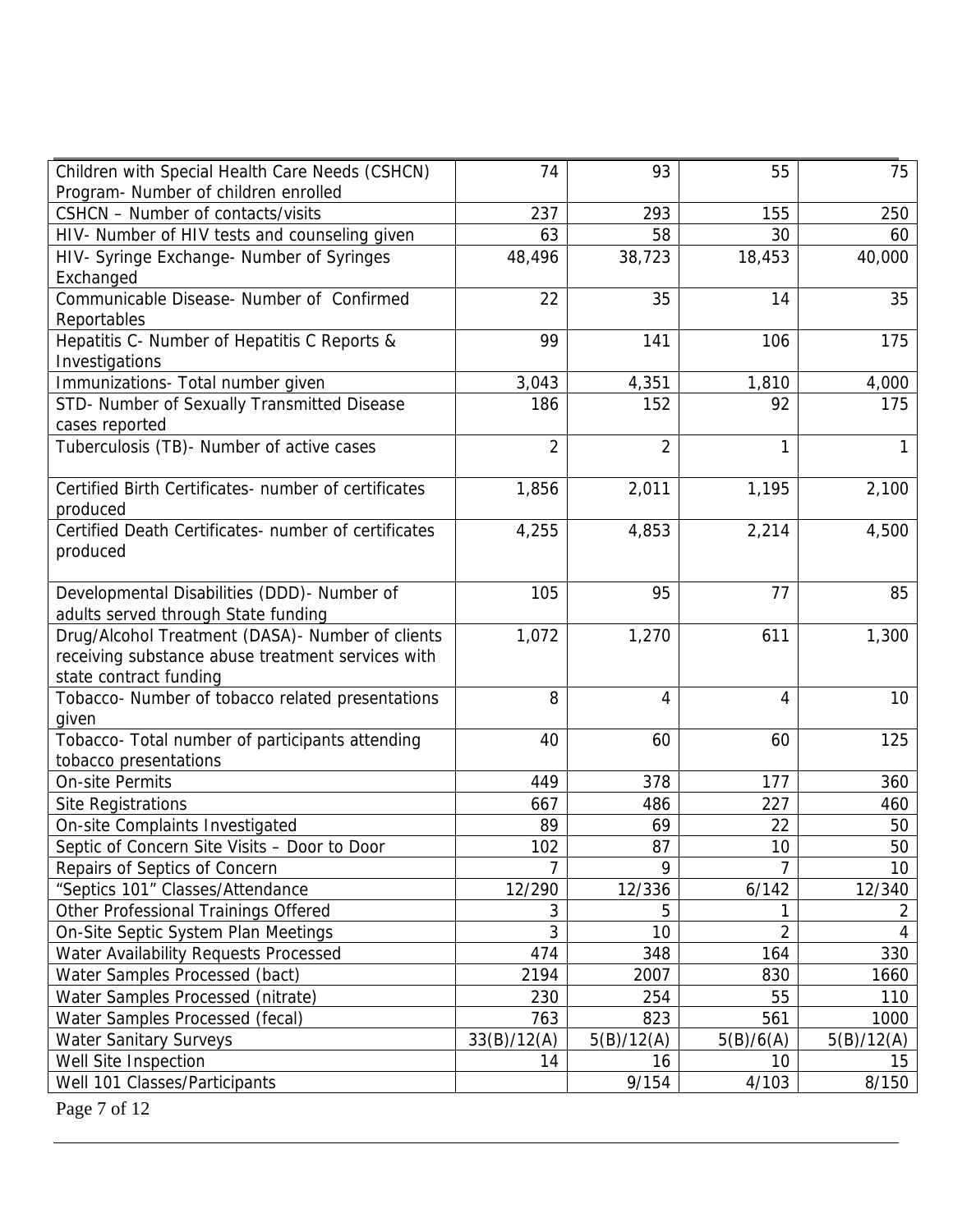| Water System Approvals                             | 13   |      | Ω   |      |
|----------------------------------------------------|------|------|-----|------|
| <b>Water Complaints</b>                            | 12   |      | ⌒   |      |
| Food Service Permits Issued (Permanent)            | 400  | 429  | 397 | 400  |
| Food Service Permits (Temporary)                   | 175  | 180  | 108 | 150  |
| <b>Food Service Inspections</b>                    | 714  | 644  | 215 | 700  |
| Food Handler Cards Issued                          | 2312 | 2618 | 813 | 2000 |
| <b>Food Service Plan Reviews</b>                   | 36   | 35   | 24  | 30   |
| Food Service Complaints Investigated               | 79   | 57   | 26  | 40   |
| Water Recreation Pool Inspections                  | 30   | 50   | 56  | 60   |
| Solid Waste Permits Issued/Renewed                 | 11   | 13   | 10  | 11   |
| Solid Waste Inspections                            | 89   | 31   | 15  | 50   |
| Solid Waste Complaints Investigated                | 47   | 26   | 26  | 30   |
| Initial Investigations and Site Hazard Assessments | 10   | 15   | Q   | 14   |

### **Staffing Level:**

|                                                | 2006 Actual | 2007 Actual | 6/30/08 Actual | 2009 Budget        |
|------------------------------------------------|-------------|-------------|----------------|--------------------|
| Full Time Equivalents (HHS, DDD, Alcohol/Drug) | 23.90       | 24.93       | 24.93          | 26.32 <sup>1</sup> |
| Full Time Equivalents (Environmental Health)   | 12.73       | 12.73       | 12.73          | 13.23              |
| <b>TOTAL Full Time Equivalents</b>             | 36.63       | 37.66       | 37.66          | 39.55              |

<sup>1</sup>FTE includes 18.95 HHS Operations; 2.31 DDD; 5.06 Alcohol/Drug

### **Health & Human Services (11301) Operating Budget**

#### **Revenues:**

|                                   | 2006 Actual | 2007 Actual | 6/30/08<br>Actual | 2009 Budget |
|-----------------------------------|-------------|-------------|-------------------|-------------|
| Beginning Fund Balance            | 1,060,956   | 1,070,571   | 735,612           | 439,872     |
| Taxes                             | 8,034       | 1,238       | 753               |             |
| Licenses and Permits              |             |             |                   |             |
| <b>Intergovernmental Revenues</b> | 796,941     | 837,856     | 655,444           | 978,758     |
| Charges for Goods and Services    | 252,937     | 304,502     | 128,988           | 224,020     |
| <b>Fines and Forfeits</b>         |             |             |                   |             |
| Miscellaneous Revenues            | 30,664      | 7,464       | 2,198             | 2,001       |
| <b>Other Financing Sources</b>    | 1,489       |             |                   |             |
| <b>General Tax Support</b>        | 474,757     | 474,757     | 491,000           | 551,000     |
| <b>TOTAL</b>                      | \$2,625,778 | \$2,696,388 | \$2,013,995       | \$2,195,651 |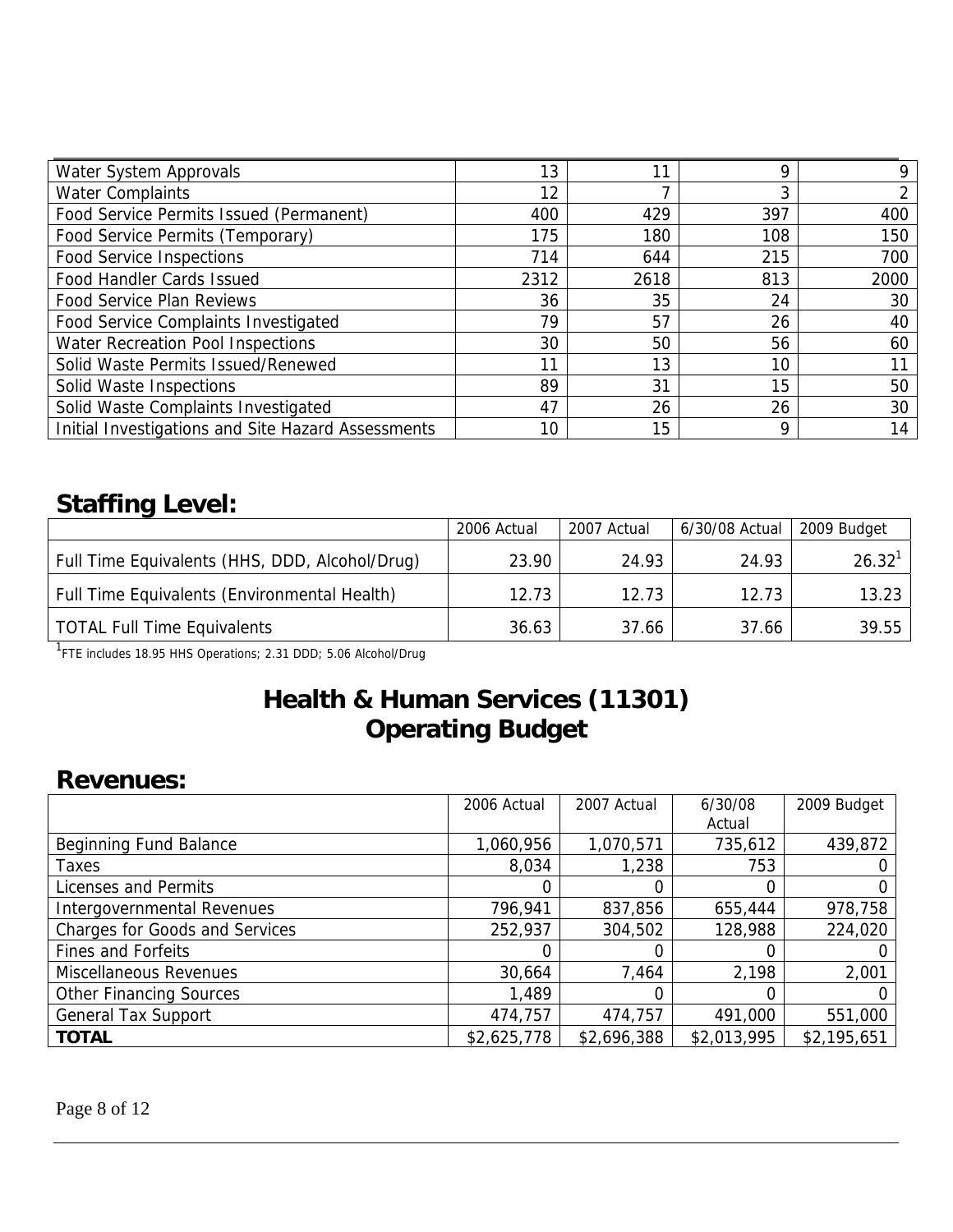|                                        | 2006 Actual | 2007 Actual | 6/30/08<br>Actual | 2009 Budget |
|----------------------------------------|-------------|-------------|-------------------|-------------|
| Salaries and Wages                     | 886,400     | 939,068     | 453,215           | 1,045,608   |
| <b>Personnel Benefits</b>              | 157,066     | 298,366     | 148,103           | 347,667     |
| <b>Supplies</b>                        | 141,445     | 130,588     | 48,057            | 118,940     |
| Other Services and Charges             | 129,651     | 154,289     | 81,987            | 222,929     |
| <b>Intergovernmental Services</b>      | $\Omega$    | 0           | 0                 | $\Omega$    |
| <b>Interfund Payments for Services</b> | 290,775     | 381,061     | 279,495           | 293,014     |
| Capital Outlay                         | 6,480       | 0           | 0                 | $\Omega$    |
| <b>Ending Fund Balance</b>             | 1,013,961   | 793,016     | 1,003,138         | 167,493     |
| <b>TOTAL</b>                           | \$2,625,778 | \$2,696,388 | \$2,013,995       | \$2,195,651 |

## **Drug and Alcohol (11321) Operating Budget**

#### **Revenues:**

|                                       | 2006 Actual    | 2007 Actual    | 6/30/08<br>Actual | 2009 Budget |
|---------------------------------------|----------------|----------------|-------------------|-------------|
| Beginning Fund Balance                | 133,634        | 175,267        | 265,227           | 165,227     |
| Taxes                                 | $\overline{0}$ | 0              | $\overline{0}$    |             |
| Licenses and Permits                  | $\overline{0}$ | 0              | $\Omega$          | 0           |
| Intergovernmental Revenues            | 867,379        | 1,364,720      | 557,966           | 1,329,083   |
| <b>Charges for Goods and Services</b> | 22,021         | 28,545         | 15,156            | 33,351      |
| <b>Fines and Forfeits</b>             | $\overline{0}$ | 0              | $\overline{0}$    | $\Omega$    |
| <b>Miscellaneous Revenues</b>         | 7,762          | 8,848          | 2,750             | 4,100       |
| <b>Other Financing Sources</b>        | 5,000          | $\overline{0}$ | $\Omega$          | 5,000       |
| <b>General Tax Support</b>            | 12,000         | 12,000         | 12,000            | 12,000      |
| <b>TOTAL</b>                          | \$1,047,796    | \$1,589,380    | \$853,099         | \$1,548,761 |

Page 9 of 12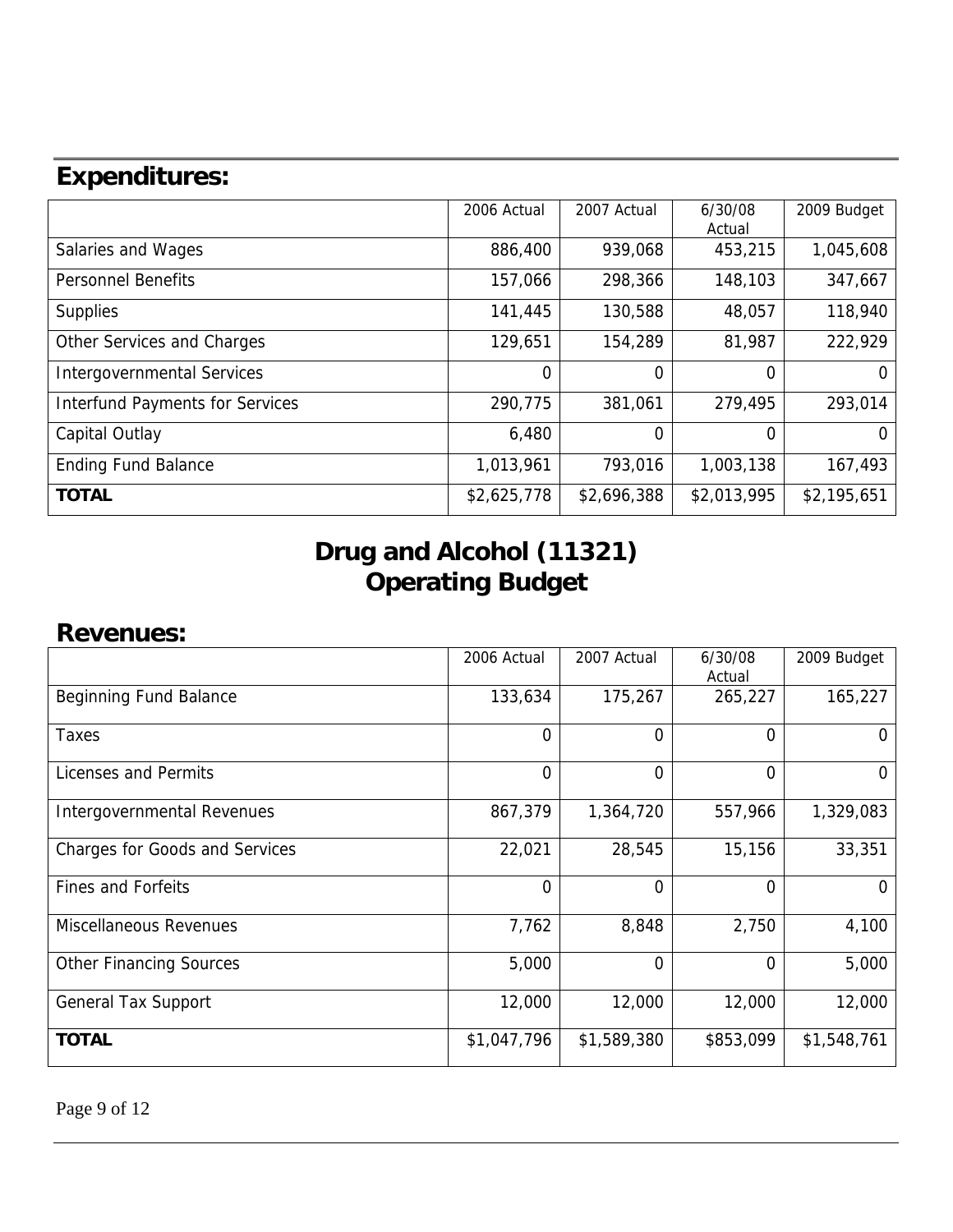|                                        | 2006 Actual | 2007 Actual    | 6/30/08   | 2009 Budget |
|----------------------------------------|-------------|----------------|-----------|-------------|
|                                        |             |                | Actual    |             |
| Salaries and Wages                     | 122,597     | 152,716        | 83,589    | 266,274     |
| <b>Personnel Benefits</b>              | 24,741      | 53,531         | 28,497    | 94,300      |
| <b>Supplies</b>                        | 11,794      | 3,192          | 3,605     | 11,800      |
| Other Services and Charges             | 757,582     | 930,106        | 348,807   | 1,024,651   |
| <b>Intergovernmental Services</b>      | $\Omega$    | 0              | 0         | Ü           |
| <b>Interfund Payments for Services</b> | 146,003     | 197,105        | 70,305    | 146,594     |
| Capital Outlay                         | $\Omega$    | $\overline{0}$ | 0         | O           |
| <b>Ending Fund Balance</b>             | $-14,921$   | 232,730        | 318,296   | 5,142       |
| <b>TOTAL</b>                           | \$1,047,796 | \$1,589,380    | \$853,099 | \$1,548,761 |

## **Developmental Disabilities (11331) Operating Budget**

### **Revenues:**

|                                       | 2006 Actual    | 2007 Actual    | 6/30/08<br>Actual | 2009 Budget |
|---------------------------------------|----------------|----------------|-------------------|-------------|
| Beginning Fund Balance                | 250,153        | 282,212        | 391,988           | 522,821     |
| Taxes                                 | 151,223        | 186,552        | 113,196           | 200,000     |
| Licenses and Permits                  | $\overline{0}$ | 0              | 0                 |             |
| Intergovernmental Revenues            | 867,897        | 978,297        | 392,924           | 971,924     |
| <b>Charges for Goods and Services</b> | $\overline{0}$ | 0              | 0                 | 0           |
| <b>Fines and Forfeits</b>             | $\overline{0}$ | 0              | 0                 | $\Omega$    |
| <b>Miscellaneous Revenues</b>         | 591            | 4,847          | 2,887             | 3,750       |
| <b>Other Financing Sources</b>        | 2,125          | 15,177         | 5,271             | 5,000       |
| <b>General Tax Support</b>            | $\overline{0}$ | $\overline{0}$ | $\Omega$          | 0           |
| <b>TOTAL</b>                          | \$1,271,989    | \$1,467,085    | \$906,266         | \$1,703,495 |

Page 10 of 12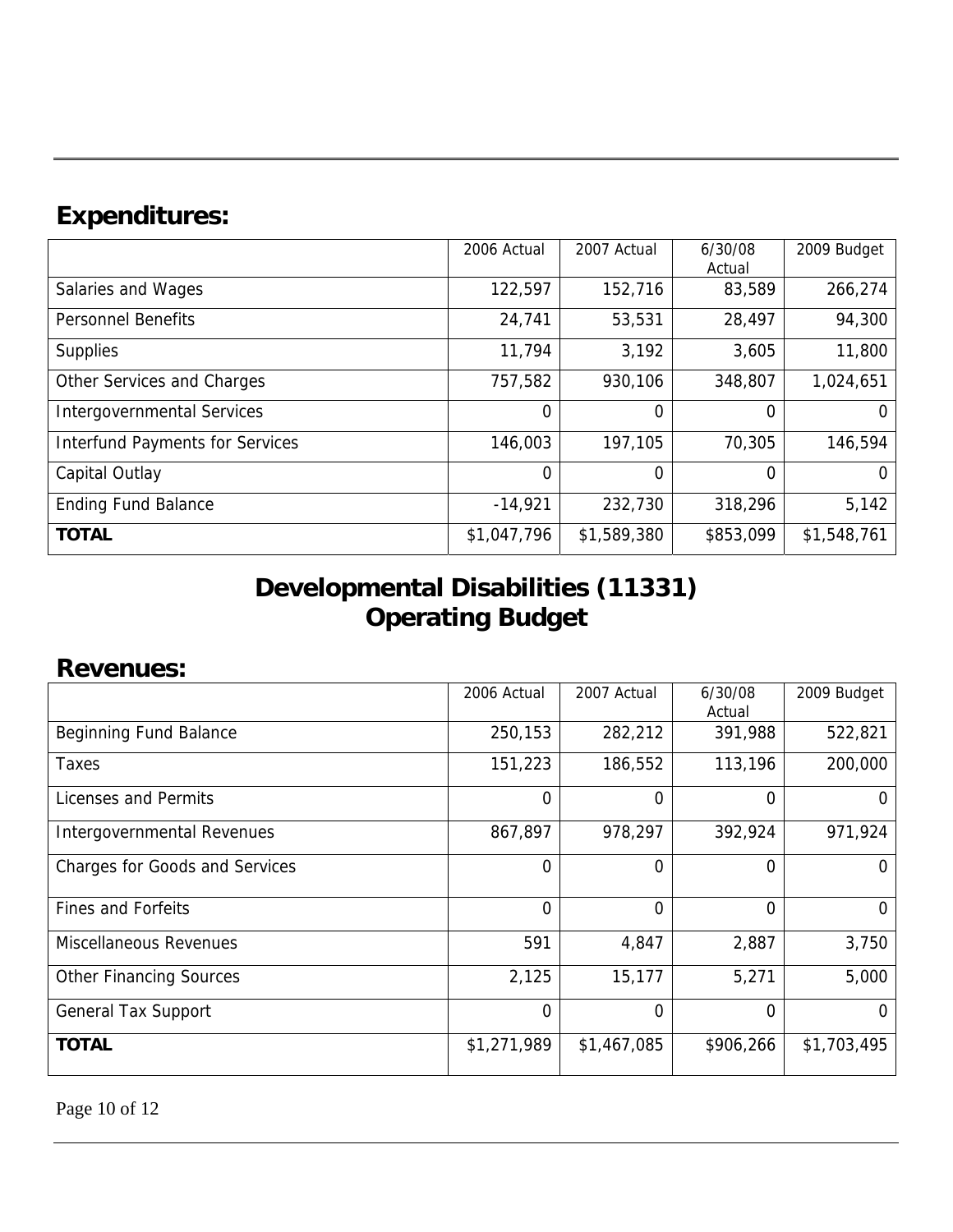|                                        | 2006 Actual    | 2007 Actual | 6/30/08   | 2009 Budget |
|----------------------------------------|----------------|-------------|-----------|-------------|
|                                        |                |             | Actual    |             |
| Salaries and Wages                     | 44,972         | 60,725      | 38,678    | 116,737     |
| <b>Personnel Benefits</b>              | 7,753          | 18,123      | 13,612    | 36,372      |
| <b>Supplies</b>                        | 593            | 2,891       | 51        | 402         |
| Other Services and Charges             | 814,815        | 887,262     | 389,179   | 895,917     |
| <b>Intergovernmental Services</b>      | 0              | 0           | 0         | $\Omega$    |
| <b>Interfund Payments for Services</b> | 45,621         | 58,401      | 28,628    | 51,929      |
| Capital Outlay                         | $\overline{0}$ | 0           | 0         | $\Omega$    |
| <b>Ending Fund Balance</b>             | 358,235        | 439,683     | 436,118   | 602,138     |
| <b>TOTAL</b>                           | \$1,271,989    | \$1,467,085 | \$906,266 | \$1,703,495 |

# **Environmental Health (00100)**

### **Revenues:**

|                                       | 2006 Actual    | 2007 Actual | 6/30/08<br>Actual | 2009 Budget |
|---------------------------------------|----------------|-------------|-------------------|-------------|
| Taxes                                 | $\Omega$       | 0           | 0                 | O           |
| Licenses and Permits                  | $\overline{0}$ | 0           | 0                 | O           |
| Intergovernmental Revenues            | 190,705        | 490,804     | 231,870           | 486,895     |
| <b>Charges for Goods and Services</b> | 481,410        | 502,920     | 243,036           | 533,500     |
| <b>Miscellaneous Revenues</b>         | 3,351          | 784         | 88                | 100         |
| <b>Nonrevenues</b>                    | $\Omega$       | 0           | 0                 | O           |
| <b>Other Financing Sources</b>        | 0              | 0           |                   | O           |
| <b>General Tax Support</b>            | 191,044        | 83,799      | 74,174            | 134,789     |
| <b>TOTAL</b>                          | \$866,510      | \$1,078,307 | \$549,080         | \$1,155,184 |